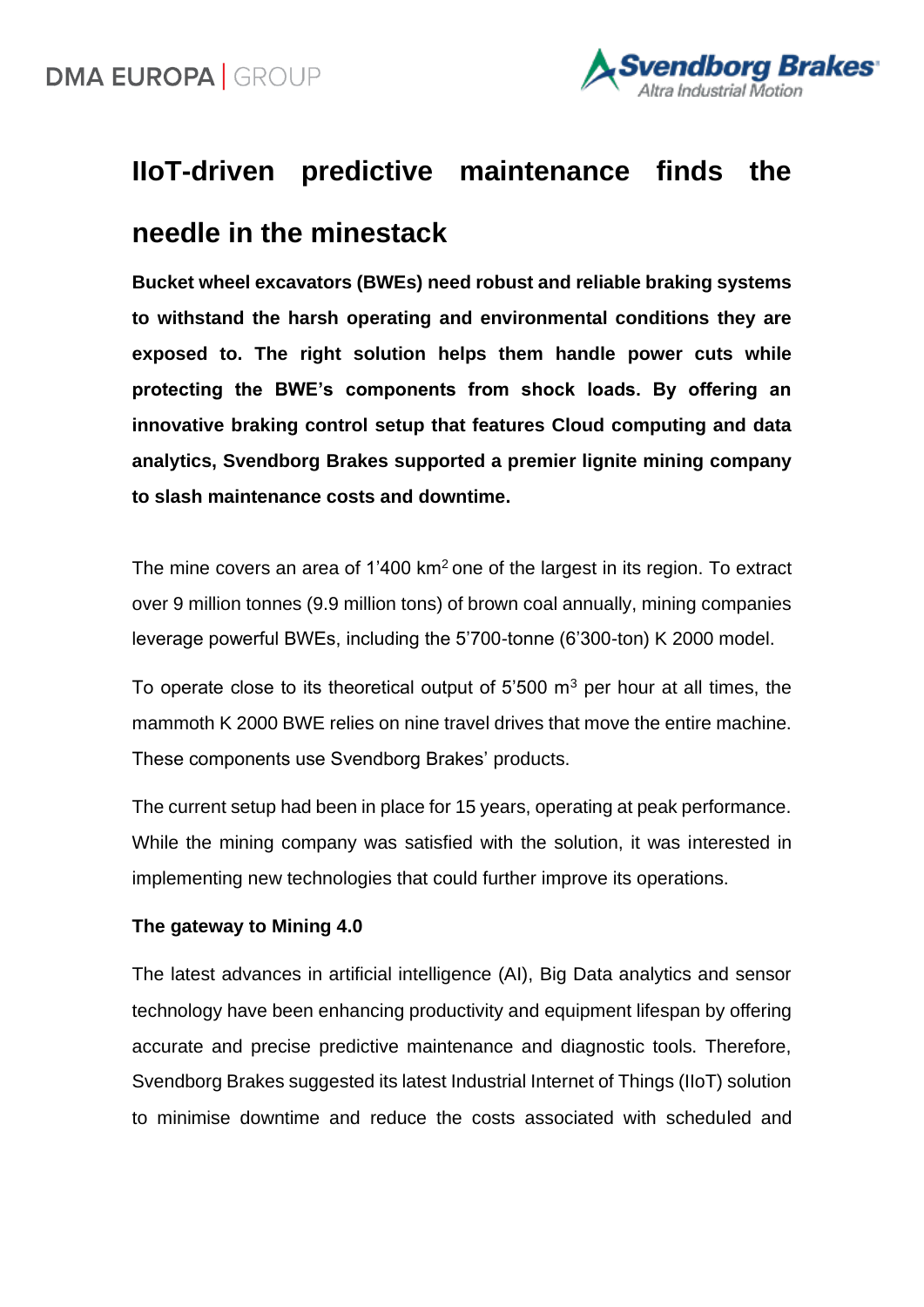# **DMA EUROPA GROUP**



emergency maintenance. The mining company, intrigued by these potential benefits, agreed to upgrade all nine braking systems in the K 2000 travel drives.

The new HPs collect sensor data on a variety of parameters such as system pressure, brake pad wear, position of the brake and its piston, brake fluid levels and temperature, and send them to the Cloud. There, advanced AI-driven data analytics is used to extract meaningful information on the status of the brakes and their components as well as to provide crucial predictions on expected equipment failure.

The results are accessible remotely, from anywhere, via Svendborg Brakes' conditioning monitoring platform. As a result, operators have a clear and comprehensive real-time overview which allows them to identify anomalies as well as finding the sweet spot to conduct scheduled maintenance activities.

In particular, regular inspections can be halved, resulting in substantial decreases in downtime and maintenance costs, without affecting equipment's service life. In fact, the responsive condition monitoring helps to extend the lifespan of key components. Even more, as these activities require travelling to mine's remote areas, the mining business could lower its visits to the site as well as maximise uptime in the event of equipment failure.

#### **Just the beginning**

The innovative IIoT solution installed for the K 2000 BWE has been running smoothly and successfully for over six months. Pleased with the results, the mining company has decided to install the system on every new installation from Svendborg Brakes.

Jan Mikyska, Brake System Control Specialist at Svendborg Brakes, comments: "The best outcome from this project has certainly been receiving an extremely positive feedback from one of our most loyal customers. This attests how Svendborg Brakes' IIoT solution is a gamechanger in condition monitoring of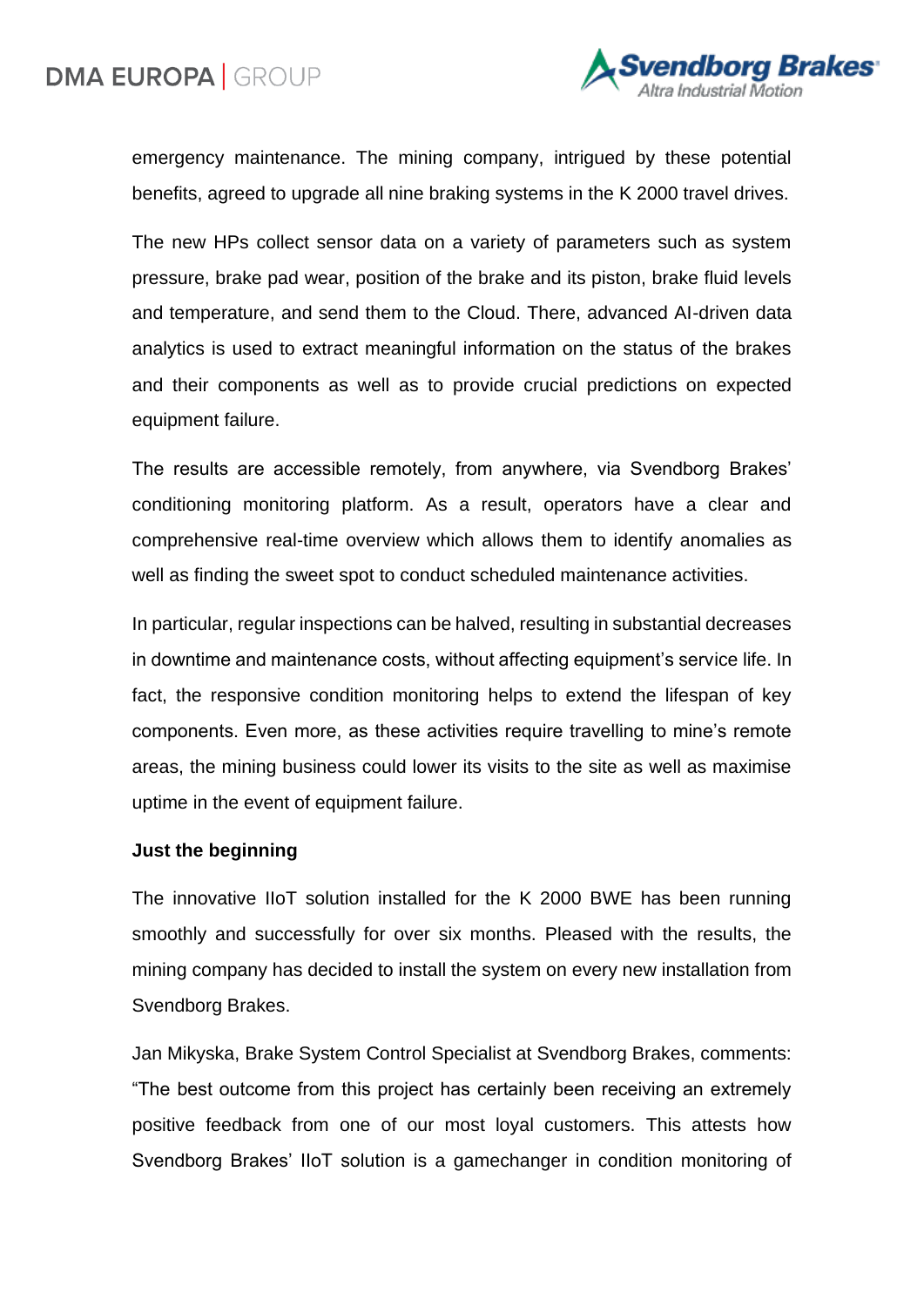

brake systems, particularly for machines operating in harsh environments or in remote locations. We believe that solutions like this will soon become a standard and, in effect, we are receiving several businesses are inquiring about our system for their applications."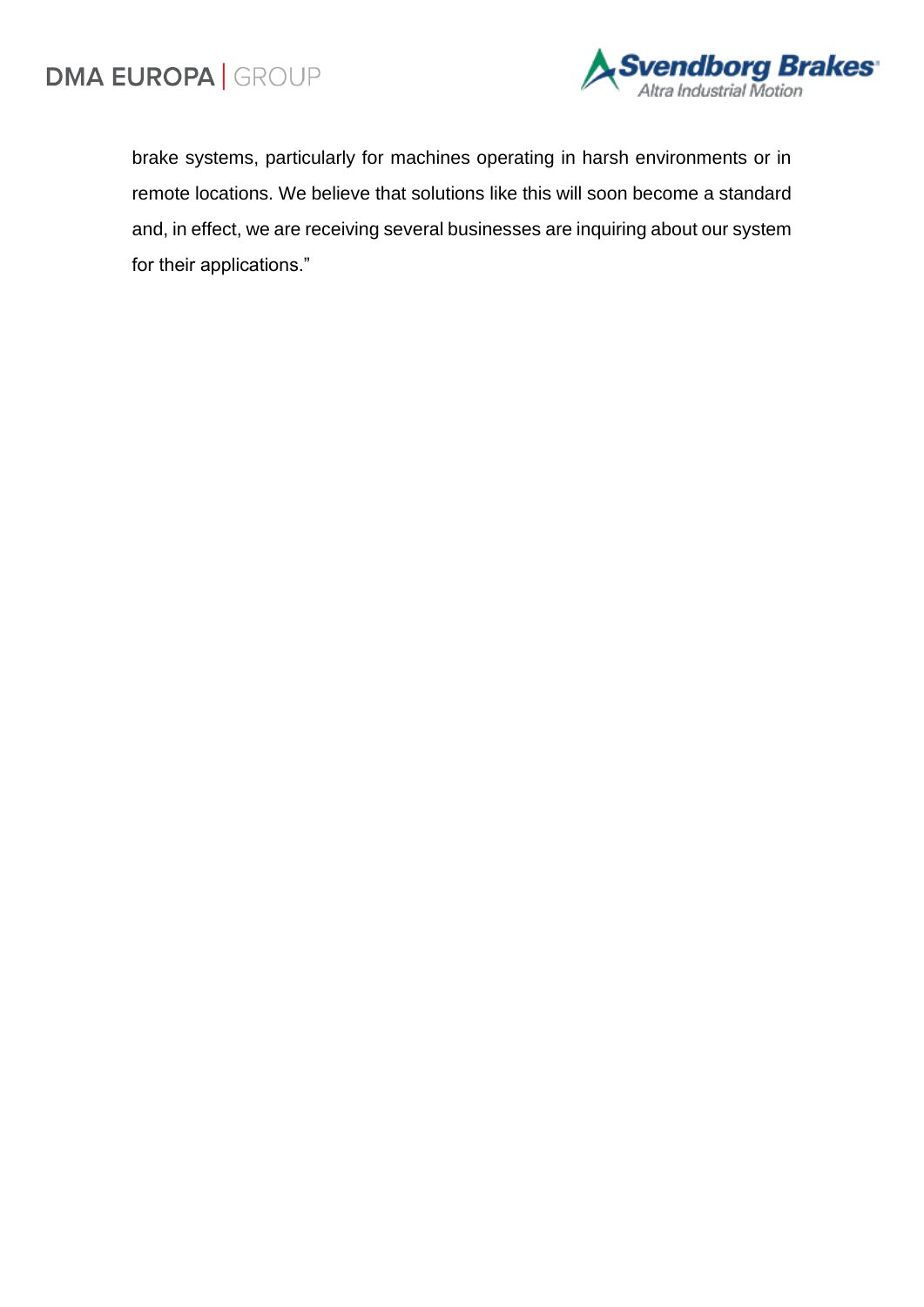# **DMA EUROPA | GROUP**



### **Image Captions:**



**Image 1:** Bucket wheel excavators (BWEs) need robust and reliable braking systems to withstand the harsh operating and environmental conditions they are exposed to.



**Image 2:** Svendborg Brakes suggested its latest Industrial Internet of Things (IIoT) solution to minimise downtime and reduce the costs associated with scheduled and emergency maintenance

The image(s) distributed with this press release are for Editorial use only and are subject to copyright. The image(s) may only be used to accompany the press release mentioned here, no other use is permitted.

**Note to Editor:** if you would like the text in another language please contact Philip Howe at DMA Europa – [philip@dmaeuropa.com.](mailto:philip@dmaeuropa.com)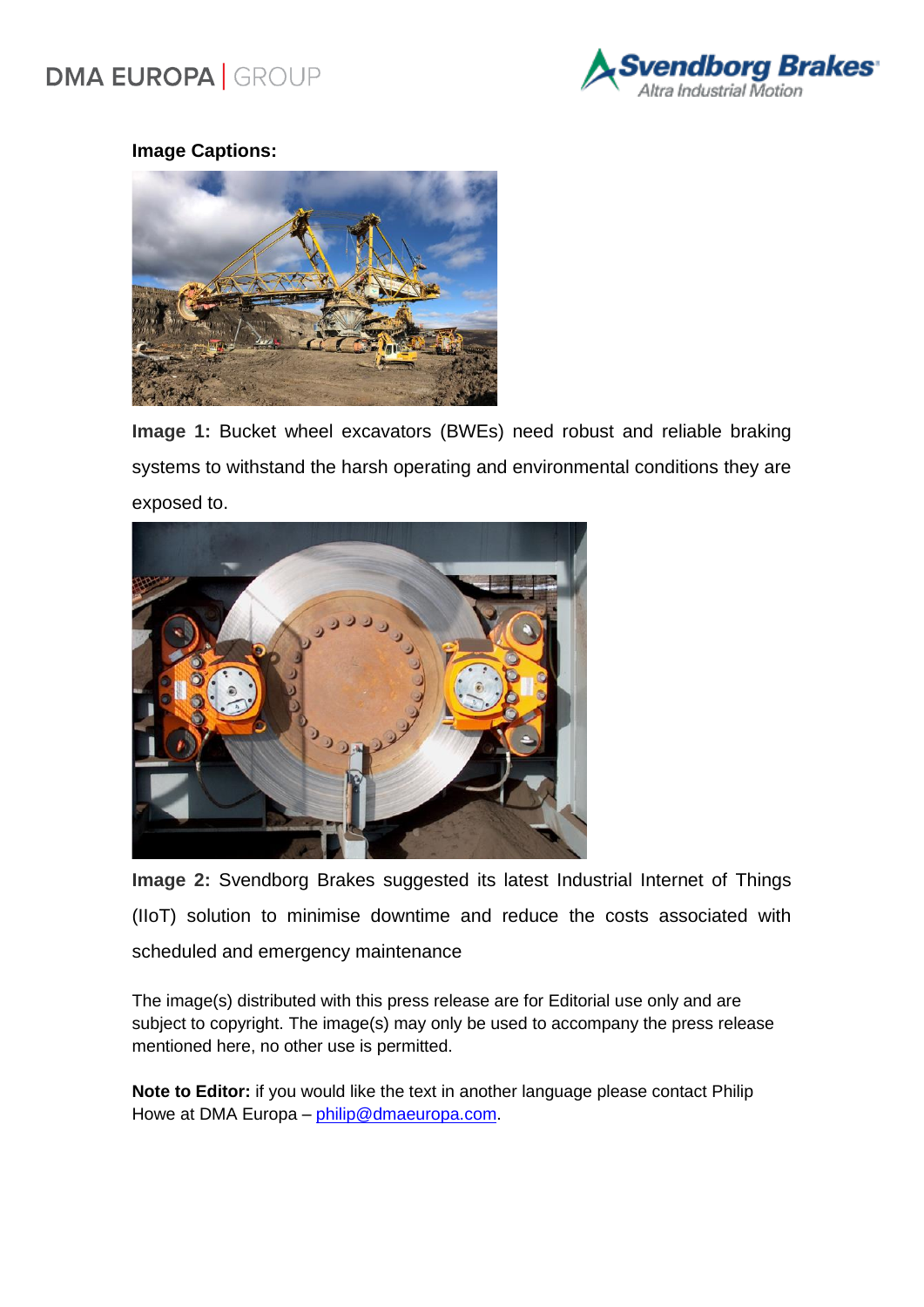# **DMA EUROPA | GROUP**



### **About Svendborg Brakes**

Since 1989, Svendborg Brakes has been recognised as a leading global expert in intelligent braking solutions for industrial applications. Extensive application knowledge, innovative design, fast prototyping and exhaustive testing ensure that customers get the most technically advanced, most durable and safest braking systems to meet their specific requirements.

Svendborg Brakes offers a wide range of highly engineered products including hydraulic brakes and power units, thruster brakes, soft braking controls and couplings. Svendborg Brakes braking solutions are hard at work in key markets including renewable energy, mining, hydropower, cranes and oil & gas, mining, and marine & offshore on applications such as wind and tidal turbines, overland conveyors, propulsion systems, deck equipment, hoists, drawworks, elevators & escalators and dam turbines.